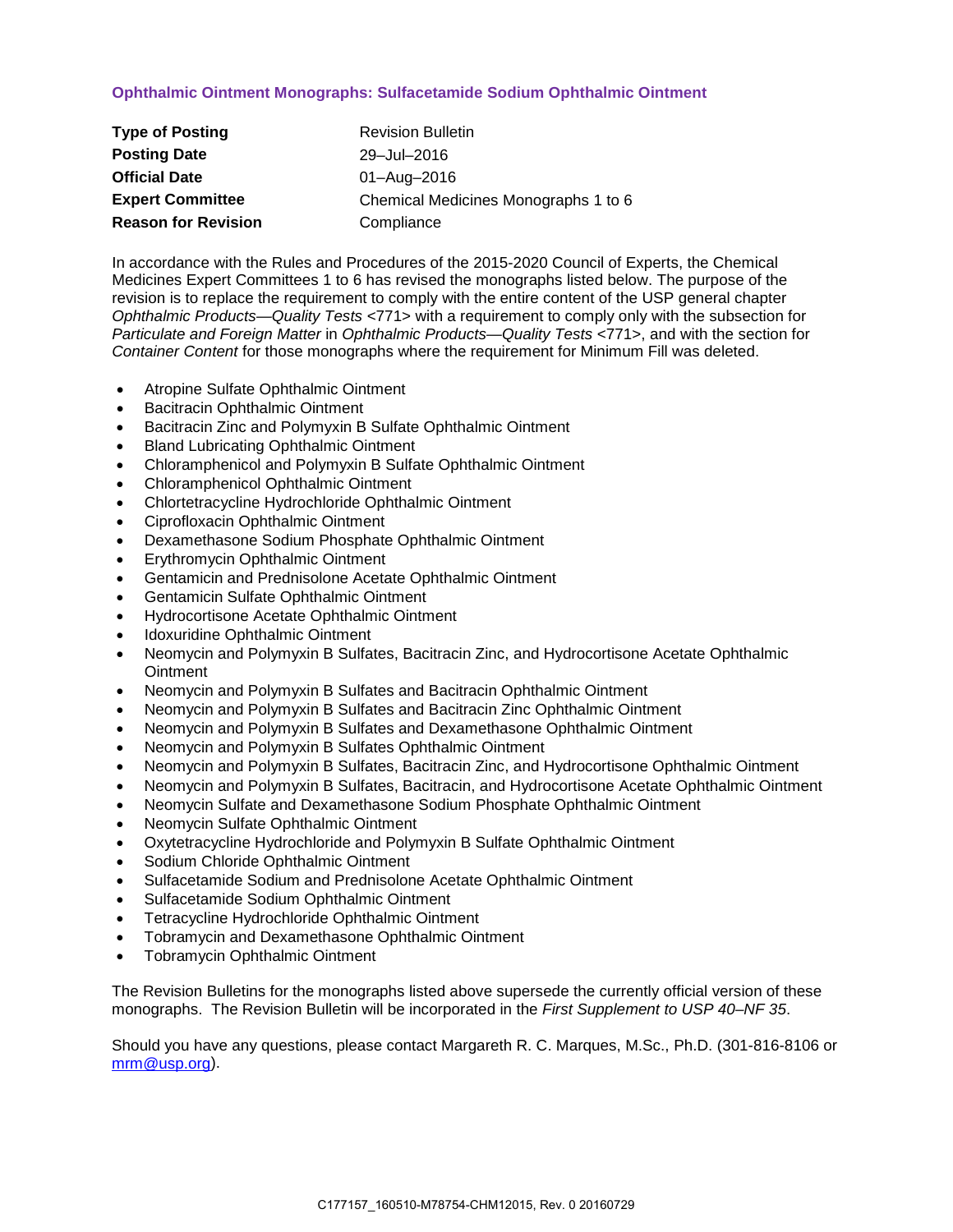• **A.**<br>
Sample: Nominally 1 g of sulfacetamide sodium from a<br>
quantity of Ophthalmic Ointment<br>
quantity of Ophthalmic Ointment<br>
analysis: Dissolve the Sample in 100 mL of ether in a<br>
sample solution: Nominally 0.03 mg/mL

- 
- •

**Analysis:** Add 5 drops of cupric sulfate TS to the *Sam-* Result =  $(r_U/r_S) \times (C_S/C_U) \times (M_{r1}/M_{r2}) \times 100$ 

*ple solution*.<br>**Acceptance criteria:** A light bluish-green precipitate is **Acceptance criteria:** A light bluish-green precipitate is  $r_U =$  peak response from the Sample solution formed, and it remains unchanged on standing.<br>  $r_S =$  peak response from the Standard solution<br>  $C_S =$  concentration of

•

**Sample solution:** 500 mg of the sulfacetamide from  $\begin{array}{r} \text{Example 10} \\ \text{10} \\ \text{11} \\ \text{12} \\ \text{13} \\ \text{14} \\ \text{15} \\ \text{16} \\ \text{17} \\ \text{18} \\ \text{19} \\ \text{10} \\ \text{11} \\ \text{13} \\ \text{14} \\ \text{15} \\ \text{16} \\ \text{17} \\ \text{18} \\ \text{19} \\ \text{10} \\ \text{10} \\ \text{11$ 

**Acceptance criteria 2:** A white precipitate is formed, and it changes to orange on standing (distinction from **SPECIFIC TESTS**

**PROCEDURE**

**Diluent:** 20% methanol

Dident. 20% methanol, glacial acetic acid, and water<br>
Mobile phase: Methanol, glacial acetic acid, and water<br>
(10:1:89)<br>
Standard stock solution: 5 mg/ml of USP Sulfaceta.<br>
A<sup>USP39</sup>

**Standard stock solution:** 5 mg/mL of USP Sulfacetamide Sodium RS prepared as follows. Transfer 50 mg of USP Sulfacetamide Sodium RS to a 40-mL centrifuge *Change to read:* tube. Add 10.0 mL of *Diluent*, insert the stopper, and mix using a vortex mixer for 3 min to dissolve the **4• OTHER REQUIREMENTS:** It meets the requirements <sup>o</sup>for Reference Standard. Add 7.5 mL of heptane, insert the *stopper*, and mix using a vortex mixer for another 3 (RB 1-Aug-2016) Withdraw, and discard the upper heptane layer. ▲*USP39* **Standard solution:** 0.03 mg/mL of USP Sulfacetamide

Sodium RS in *Diluent* from the *Standard stock solution*

**System suitability solution:** 0.03 mg/mL of sulfanila-<br>mide in the Standard solution **Sulfacetamide Sodium Ophthalmic**<br> **Sample stock solution:** Nominally 5 mg/mL of sulfa-<br> **Ointment**<br> **Sample stock solution:** Nominally 5 mg/mL of sulfa-<br>
of sulfacetamide sodium prepared as follows. Transfer 100 mg<br>
of su **DEFINITION**<br>
Sulfacetamide Sodium Ophthalmic Ointment contains NLT<br>
90.0% and NMT 110.0% of the labeled amount of sulfa-<br>
etamide sodium (C<sub>8</sub>H<sub>9</sub>N<sub>2</sub>NaO<sub>3</sub>S · H<sub>2</sub>O). It is sterile.<br>
2011 Comment. Add 20.0 mL of *Diluent* **IDENTIFICATION**<br> **A**<br> **A**<br> **A**<br> **IDENTIFICATION**<br> **IDENTIFICATION**<br> **IDENTIFICATION**<br> **IDENTIFICATION**<br> **IDENTIFICATION** 

• B.<br>
Sample: 500 mg of the sulfacetamide from *Identifica*<br>
tion A<br>
tion A<br>
sulfacetamide from *Identifica*<br>
tion A<br>
sulfaility requirements<br>
the sample in a test tube, and heat<br>
dependence criteria: An oily liquid, which

which are solids at room temperature).<br> **C**.<br> **C**.<br> **C**.<br> **C**.<br> **C**.<br> **C**.<br> **C.**<br> **C.**<br> **C.**<br> **C.**<br> **C.**<br> **C.**<br> **C.**<br> **C.**<br> **C.**<br> **C.**<br> **C.**<br> **C.**<br> **FAP2NaO<sub>3</sub>S · H<sub>2</sub>O) in the por-<br>** *Identification A* **in 5 mL of water** 

- 
- 
- **D**.  $C_s$  = concentration of USP Sulfacetamide Sodium Sample solution: 500 mg of the sulfacetamide from  $C_s$  = concentration of USP Sulfacetamide Sodium RS, calculated on the anhydrous basis, in the
	- -
- **Analysis 1:** Io about one-half of the *Sample solution*<br>
add 2 mL of trinitrophenol TS.<br>
Acceptance criteria 1: A very heavy flocculent or al-<br>
most gelatinous precipitate is formed.<br>
Analysis 2: To the remainder of the

**• STERILITY TESTS**  $\langle 71 \rangle$ : Meets the requirements

# **ASSAY** *Delete the following:* •

Reference Standard. Add 7.5 mL of heptane, insert the<br>stopper, and mix using a vortex mixer for another 3<br>min. Centrifuge to effect separation of the phases.<br>Withdraw, and discard the upper heptane layer.<br>Withdraw, and di

2016 The United States Pharmacopeial Convention *All Rights Reserved.*